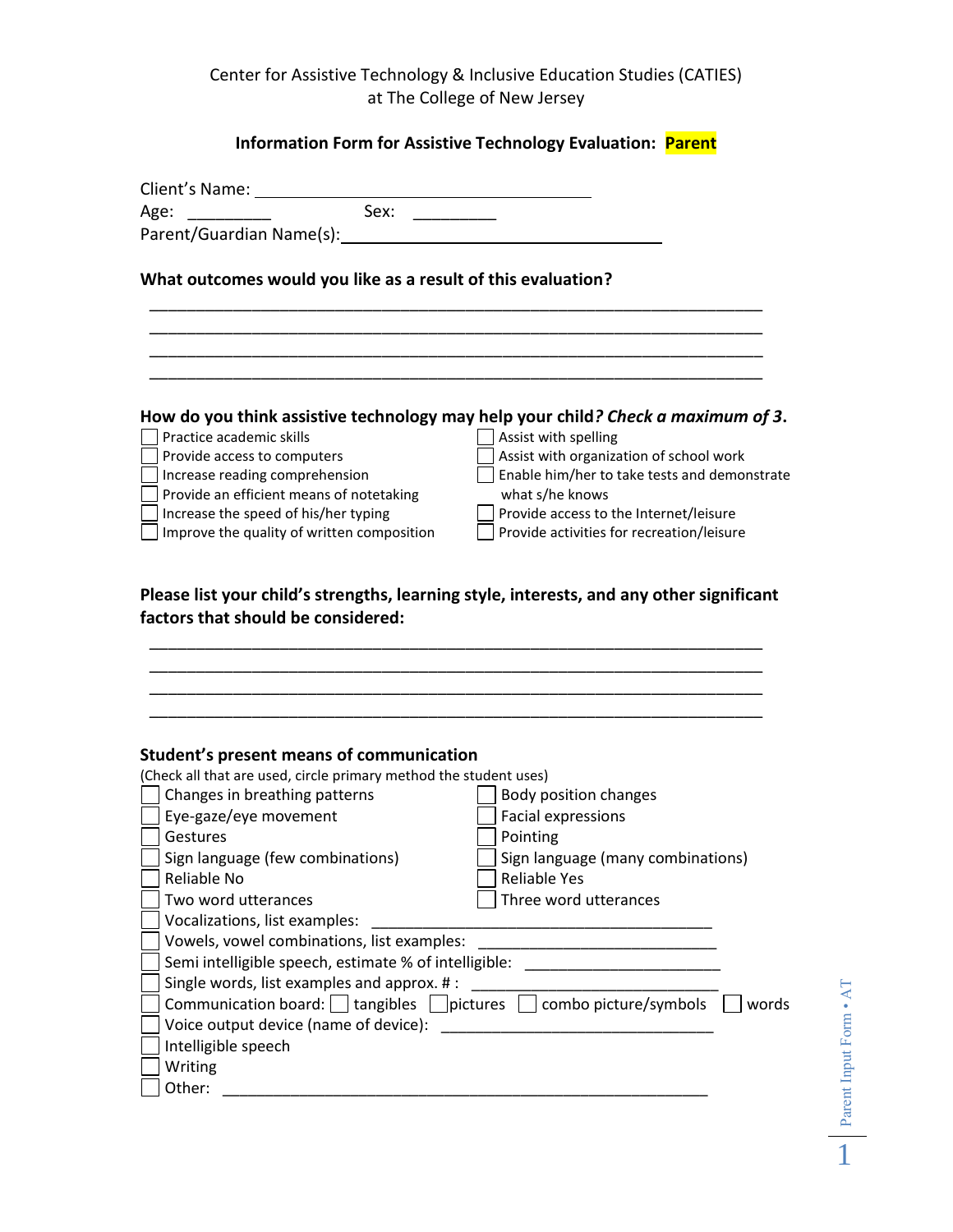| To indicate "yes" and "no", the student:<br>Shakes head<br>Vocalizes<br><b>Signs</b><br>Gestures<br>Eye gazes<br>Uses word approximations<br>Points to board<br>Does not respond consistently                                                                                                                                |  |  |
|------------------------------------------------------------------------------------------------------------------------------------------------------------------------------------------------------------------------------------------------------------------------------------------------------------------------------|--|--|
| Can a person unfamiliar with the student understand the response:<br>Most of the time<br>Sometimes<br>Rarely                                                                                                                                                                                                                 |  |  |
| Child's typical attention level:<br>Attends appropriately<br>Has difficulty staying on task<br>Very short attention span                                                                                                                                                                                                     |  |  |
| Computer use at home:<br>None<br>Windows<br>Mac<br>iPad<br>Android tablet                                                                                                                                                                                                                                                    |  |  |
| Home Computer Use: (Please check all that apply and list titles of software.)<br>No computer use at home<br>Internet browsing<br>Academic skills practice<br>Homework<br>Plays computer games:<br>Word processing<br>Texting/email<br>Other:                                                                                 |  |  |
| <b>Current Keyboarding Ability (Check all that apply):</b><br>Does not currently type<br>Types with 10 fingers and correct hand position<br>Types with one finger<br>Accidentally hits unwanted keys<br>Types with several fingers<br>Uses adapted / alternate keyboard (please specify):<br>Uses one hand<br>Uses two hands |  |  |
| Current mouse/mouse alternative use (Check all that apply):<br>Uses mouse<br>Independently<br>With assistance                                                                                                                                                                                                                |  |  |
| Uses adaptive equipment<br>Trackball<br>Head pointer<br>Touch screen<br>Other:<br>Joystick                                                                                                                                                                                                                                   |  |  |
| Homework:<br>Reading:<br>Reads independently<br>Listens to material read by an adult<br>Asks for assistance with some words<br>Uses computer<br>Listens to books on tape<br>Other:<br>Uses video magnifier                                                                                                                   |  |  |
| Written work:<br>Short assignments:<br>Writes independently<br>Uses device:<br>Asks for minimal assistance<br>Other:<br>Dictates to another writer                                                                                                                                                                           |  |  |